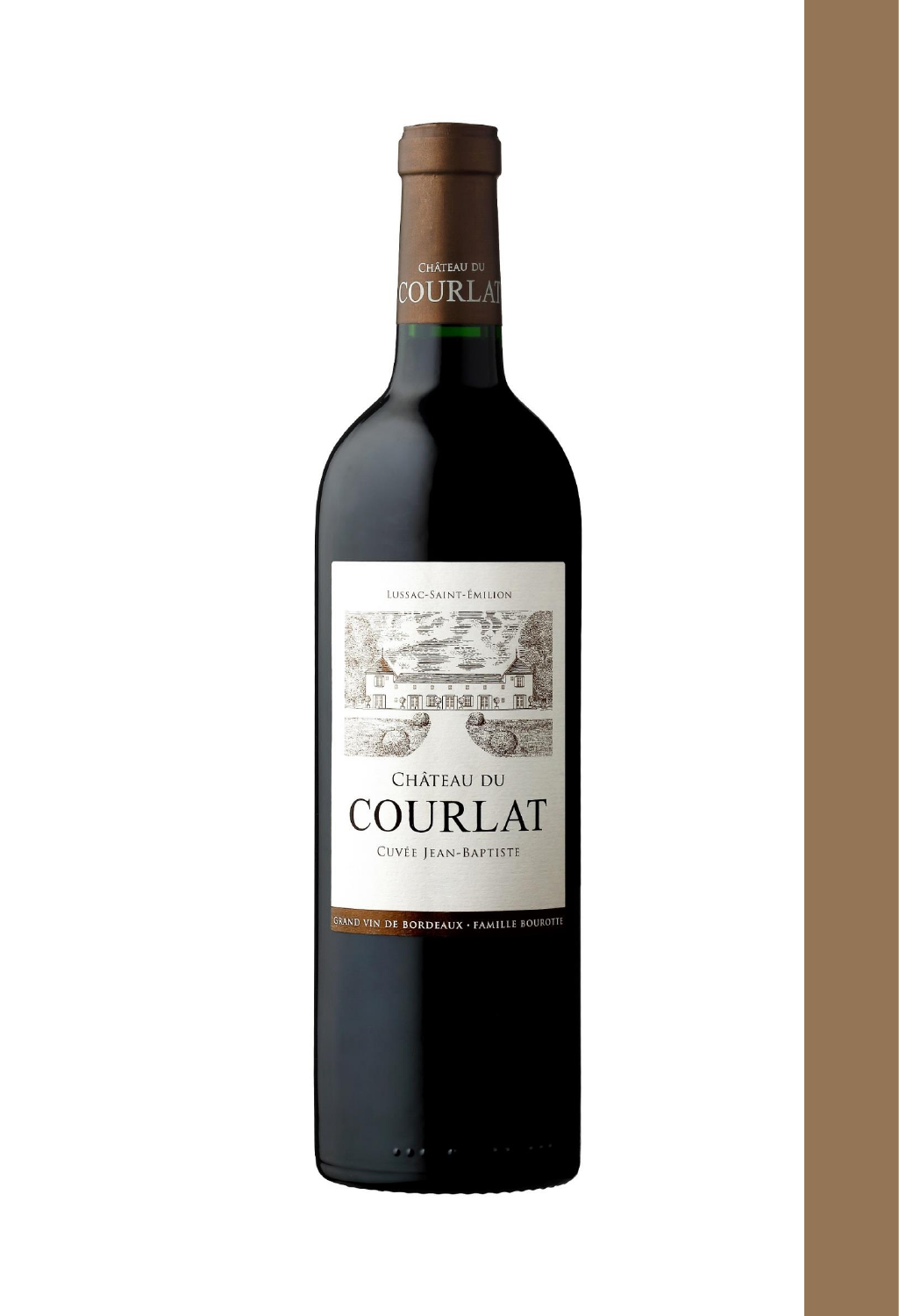# **FEAU DU COURLAT CHÂTEAU DU COURLAT CUVEE JEAN-BAPTISTE**

### **2016**

#### **JAMESSUCKLING.COM, Mai 2017: 92-93**

This has a more powerful and tannic structure to it. Full to medium body, chewy mouth feel. Attached fruit and wood balance now.

#### **THE WINE ADVOCATE – Neal Martin , 28 Avril 2017 : 89-91**

The 2016 Cuvee Jean Baptiste from Château du Courlat is 100% Merlot aged in 30% new oak barrels. It has a light-hearted and breezy bouquet with touches of orange sorbet infusing the red cherry and strawberry fruit. The palate is medium-bodied with juicy tannin, a slight leathery note here, but with fine cohesion on the structured, tobacco-stained finish. This is a well-crafted, classic Lussac-Saint Emilion.

#### **MYBETTANEDESSEAUVE.FR, 3 mai 2017 : 89**

On sent le potentiel mais pour l'instant ce vin est encore compact.

#### **VINOUS MEDIA – Antonio Galloni, Avril 2017 : 87-90**

The 2016 Cuvée Jean-Baptiste is a bold, powerful wine, yet it also has plenty of balance and staying power. Dark cherry, plum, smoke and tobacco are all pushed forward in this decidedly intense, Lussac-Saint Émilion. Today, the tannins are a bit forbidding, while the oak is not fully integrated, but there is good potential. Tasted two times.

## **2015**

#### **DECANTER – Stephen Brook, Andrew Jefford et Tim Sikes, Avril 2018 : 90**

As yet unfocused aromas, yet the palate is plump and textured with creamy rich fruit and mocha tones. This sumptuous, ambitious Merlot needs time to to settle down a little but it has excellent potential. Drink 2020-2026

#### **THE WINE ADVOCATE –Lisa Perrotti-Brown, 21 Febr. 2018 : 90**

Made from 100% Merlot aged in approximately one-third new oak, the medium garnetpurple colored 2015 Cuvee Jean Baptiste offers up notes of crushed raspberries, black cherries and wild blueberries with touches of underbrush and moss. Medium-bodied with a firm frame of chewy tannins and an appealing lift of freshness, it gives expressive, muscular fruit and finishes on a mineral note.

#### **JAMESSUCKLING.COM – 02 février 2018 : 92**

This has an air of suave complexity and plenty of dark toasted spices amid fresh violets, roses, blueberries and plums. The palate has silky tannin texture, plum and licorice flavors, handy balance and fresh acid to close. Try from 2022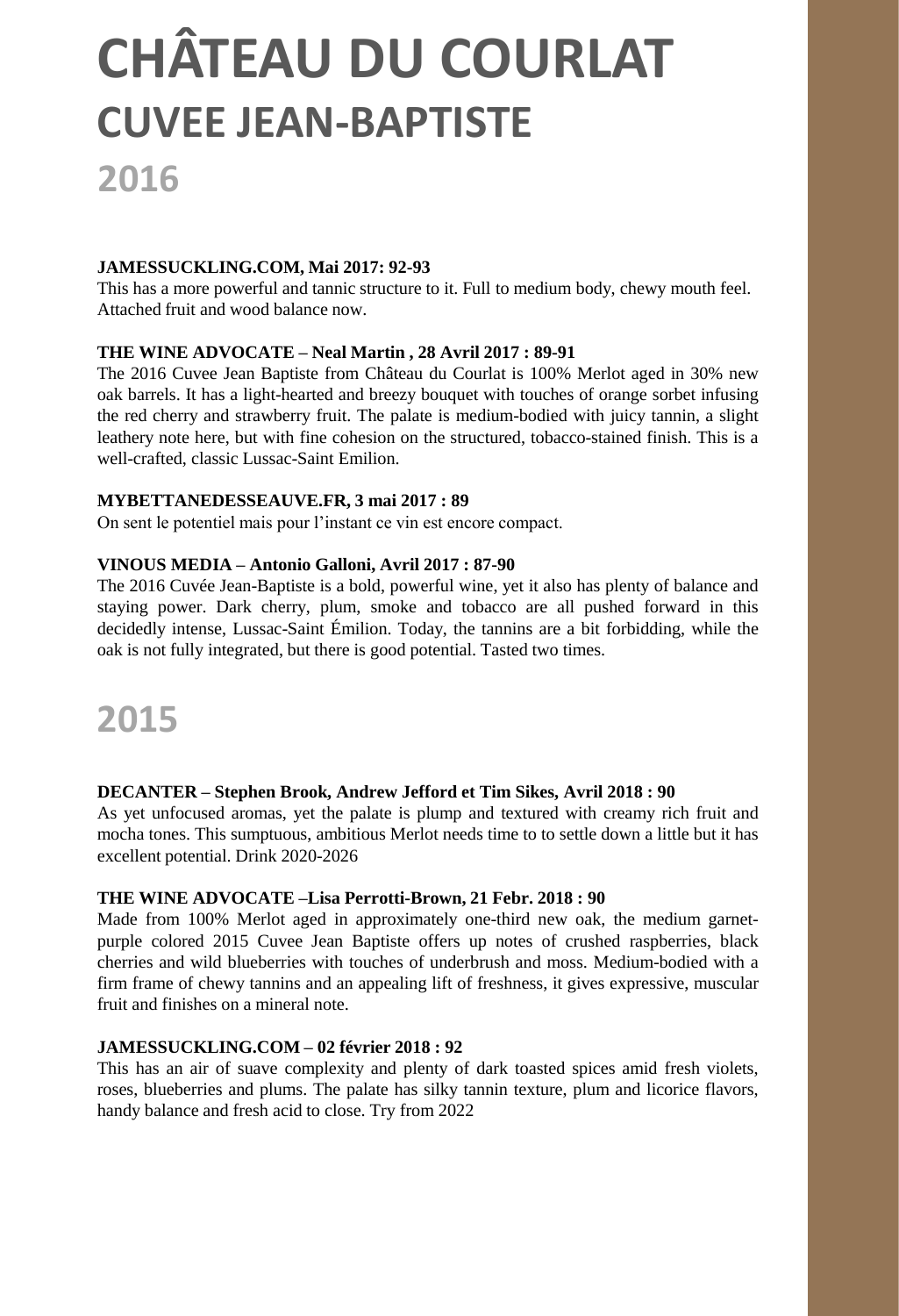# **CHÂTEAU DU COURLAT PRIMEURS 2015 CUVEE JEAN-BAPTISTE**

# **2015**

#### **YVES BECK, Janvier 2018 : 91**

Rouge grenat aux reflets violets. Bouquet filigrane et complexe révélant des notes de graphite, menthe et baies noires. Belle intensité fruitée. Attaque friande, charmante. Au palais, le vin est élégant, crémeux et parfaitement équilibré. Les tannins sont bien intégrés et la structure soutient le vin idéalement. Un vin agréable, sympathique, qui a du caractère. 2019-2030

#### **GUIDE DES VINS BETTANE+DESSEAUVE : 14**

Maîtres ès—Pomerol, les vignobles Audy brillent également sur les satellites avec un lalande et un lussac bien calibrés.

#### **JAMESSUCKLING.COM - 23 mars 2016: 92-93**

A chewy red with dark berry, chocolate and mineral aromas and flavors. Full body, tannic and a lively finish. Best ever.

#### **LE FIGARO VIN – Bernard Burstchy, 9 mai 2016: 16/20**

Un vin solide, de bonne constitution, sur des tannins un peu sévères, le tout est d'une bonne pureté. 100% merlot. Il a été élevé avec 1/3 fût neuf. 3-10 ans.

#### **JEAN-MARC QUARIN – 21 avril 2016: 15**

Couleur sombre et intense. Nez au fruité mûr. Bouche tendre, suave, très fruitée et même parfumée, ce qui est rare dans ce cru. Tannicité enveloppée. Persistance sur une note de cerise et cacao.

## **2014**

#### **RAPPORT JAMES SUKLING, Février 2017 : 90**

Although this has a serious tannin structure, it also has appealing caramelized oranges, chocolate and soy-sauce notes that give it appeal. A long-term wine that needs some time to give its best. Best after 2019.

#### **VINOUS MEDIA, Antonio Galloni, February 2017: 93**

The 2014 Courlat Cuvée Jean Baptiste is a pretty, floral Lussac-Saint-Émilion with plenty of up-front appeal. Dark red and purplish stone fruit, spice and violet notes give this gracious, lifted wine its attractive personality. Tasted two times.

#### **GUIDE DES VINS BETTANE+DESSEAUVE 2017, Parution Septembre 2016: 14,5**

Le Courlat a toujours une allonge qui s'affine au bout de trois ans.

#### **LE FIGARO.fr VIN, Bernard Burthschy, 05 juin 2015 – 15**

Un vin dense, bien constitué, du fond, bonne maturité du raisin, joliment réussi. 3-8 ans.

#### **MYBETTANE&DESSEAUVE, Intégrale Primeurs 2014, Avril 2015 - 89/90**

Belle sève profonde, saveur épicée, intensité et sève.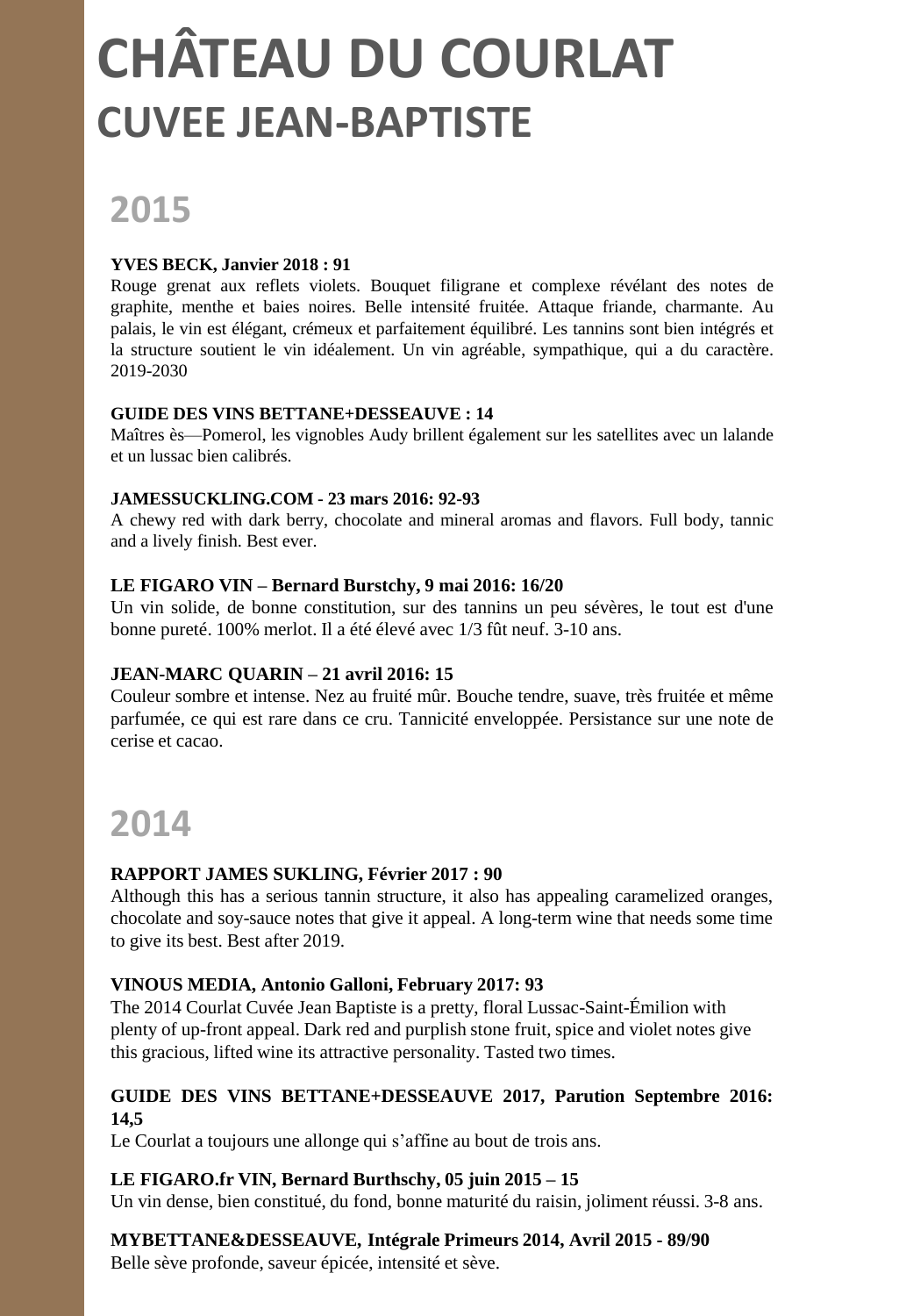## **2012**

#### **VINOUS MEDIA- Antonio GALLONI - January 2016: 87**

Courlat's 2012 Cuvée Jean-Baptiste is an attractive, hearty wine to drink now and over the next few years. Smoke, tobacco and a host of earthy notes wrap around a core of dark red cherry and plum flavors. Although not especially complex, this pleasing, burly wine has plenty of up-front appeal. Proprietor Pierre Bourotte named his 100% Merlot, old vine cuvée after his grandfather.

#### **WINE SPECTATOR - April 2013: 87-90**

CHÂTEAU DU COURLAT CUVEE JEAN-BAPTISTE The fresh-cut plum and red currant fruit is backed by violet and singed vanilla notes,

with pure aromas. Comes up slightly short on the finish. 1.500 cases made. JM

#### **JAMES SUCKLING - April 2013: 88-89**

#### CHÂTEAU DU COURLAT CUVEE JEAN-BAPTISTE

This shows very good concentration of fruit for the vintage. Medium-to-full body ripe tannins and a medium finish. Well done.

#### **JEAN-MARC QUARIN - April 2013: 14,75**

CHÂTEAU DU COURLAT CUVEE JEAN-BAPTISTE Vin agréable, finement moelleux, pas très dense mais savoureux et plaisant.

#### **LE POINT - May 2013: 13,5**

#### CHÂTEAU DU COURLAT CUVEE JEAN-BAPTISTE

Fruits noirs, bouche souple, bien fondue, tanins doux en première partie, un peu séchant en finale. O: 2015 G: 7 ans

### **2011**

#### **GUIDE PARKER DES VINS DE BORDEAUX - 2005, Page 1159 LES MEILLEURES PROPRIETES DE LUSSAC-SAINT-EMILION**

Château du Courlat, parmi les 6 meilleurs châteaux de l'appellation Lussac-Saint-Emilion.

#### **NEAL MARTIN - April 2012: 87-89**

The du Courlat 2011 has a ripe cassis-scented bouquet that is pure and floral with vanillary new oak aromas. The palate is medium-bodied with a spicy entry, attractive peppery fruit and though it drifts a little towards the finish, it remains harmonious with decent structure. Tasted April 2012.

#### **LE POINT - May 2012: 16/20**

Fruits noirs, suie, chocolat, charnu, tanins poudrés, veloutés, fruité éclatant, complexe, long, élevage soigné.  $Q = 2017$   $G = 12$  ans

#### **WINE SPECTATOR – James Molesworth – March/April 2014: 87/100**

Direct, offering plum and black cherry fruit, lined with briar and singed apple wood hints. This is lightly chewy, with ample flesh. Drink now through 2015. 2,200 cases made.

#### **LE GUIDE HACHETTE DES VINS - Selection 2015**

CHÂTEAU DU COURLAT CUVÉE JEAN-BAPTISTE P 263: Bien construit autour d'un nez élégant et d'un palais souple et frais. Garde: 2015-2018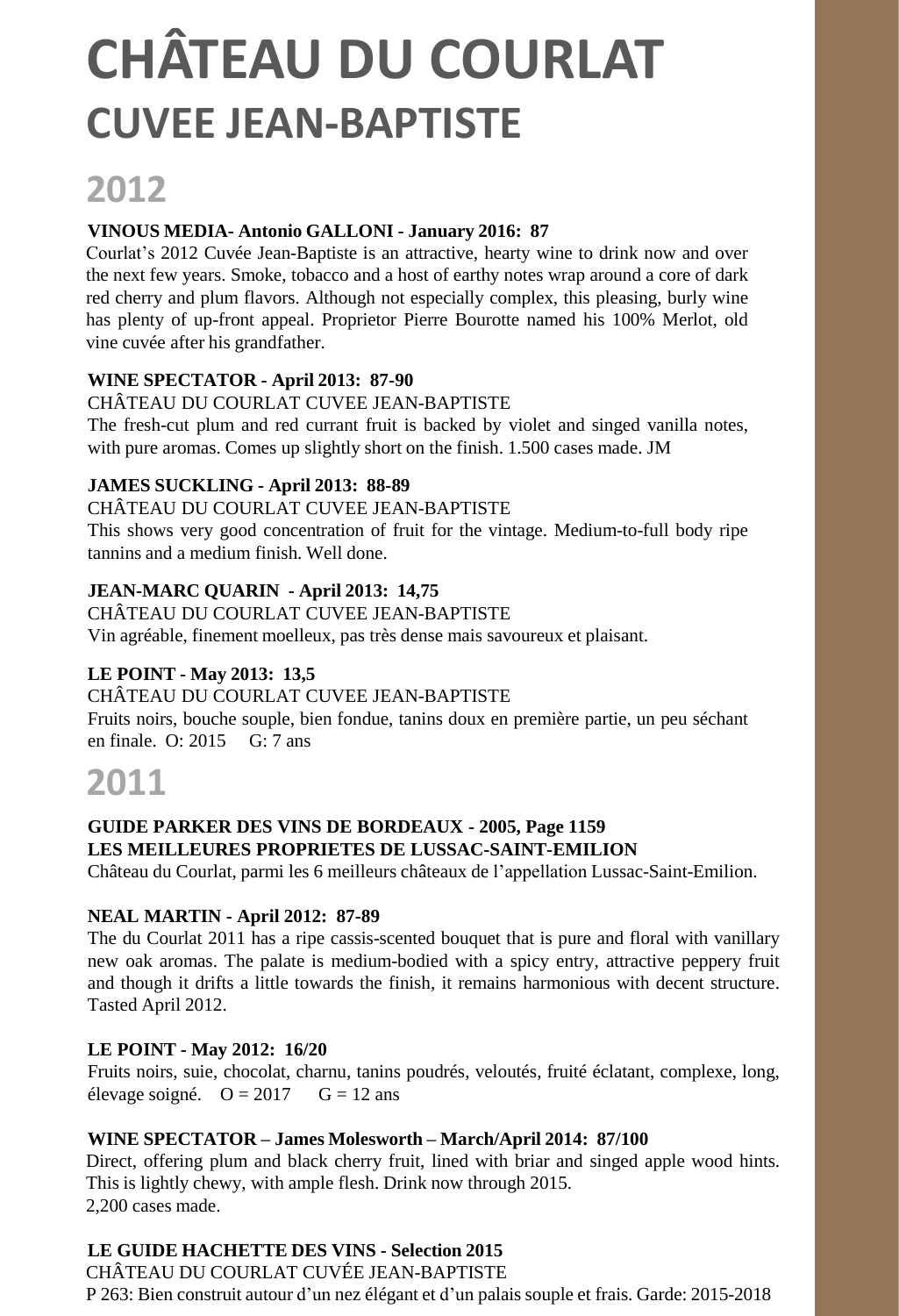# **2010**

#### **WINE SPECTATOR - April 2011: 87-90**

CHÂTEAU DU COURLAT CUVÉE JEAN-BAPTISTE

Round and inviting, with plump red cherry, plum and blackberry fruit backed by red licorice and spice. Grip takes over on the licorice-filled finish.

#### **JAMES SUCKLING - February 2013: 92**

#### CHÂTEAU DU COURLAT CUVÉE JEAN-BAPTISTE

Sweet almost candied fruit with violets and rose petals. Crushed strawberries and some graphite. Wonderfully pure and intensely fresh fruit on the palate with a juicy acidity and fine tannins. Pleasant licorice notes in the long finish. Plenty of toasted oak. Very enjoyable to drink already but will soften up over the next four years.

#### **THE WINE ADVOCATE - Robert Parker, February 2013: 90**

CHÂTEAU DU COURLAT CUVÉE JEAN-BAPTISTE

From reliable proprietor Pierre Bourotte, perhaps better known for his Chateau Bonalgue in Pomerol, this luscious Merlot-dominated wine displays lots of chocolate, mocha, jammy black cherry and plum-like fruit in a medium-bodied, luscious, succulent style that is consumer-friendly and ideal for drinking over the next 3-4 years: 2013- 2017.

#### **LE GUIDE HACHETTE DES VINS - Selection 2014**

#### CHÂTEAU DU COURLAT CUVÉE JEAN-BAPTISTE

Cette cuvée rend hommage à l'acquéreur du château, Jean-Baptiste Audy, arrière grand-père de l'actuel propriétaire, également producteur en pomerol et en lalande de Pomerol. Les jurés ont apprécié l'intensité de la robe pourpre, ainsi que le bouquet de fruits mûrs légèrement épicés de ce pur merlot. Ils ont également été séduits par la densité de son palais riche et plein, au boisé fondu, résultat d'un long élevage en fût (seize mois). Un vin en tout point remarquable, que l'on pourra déguster dès maintenant avec une pièce de gibier ou attendre trois à cinq ans.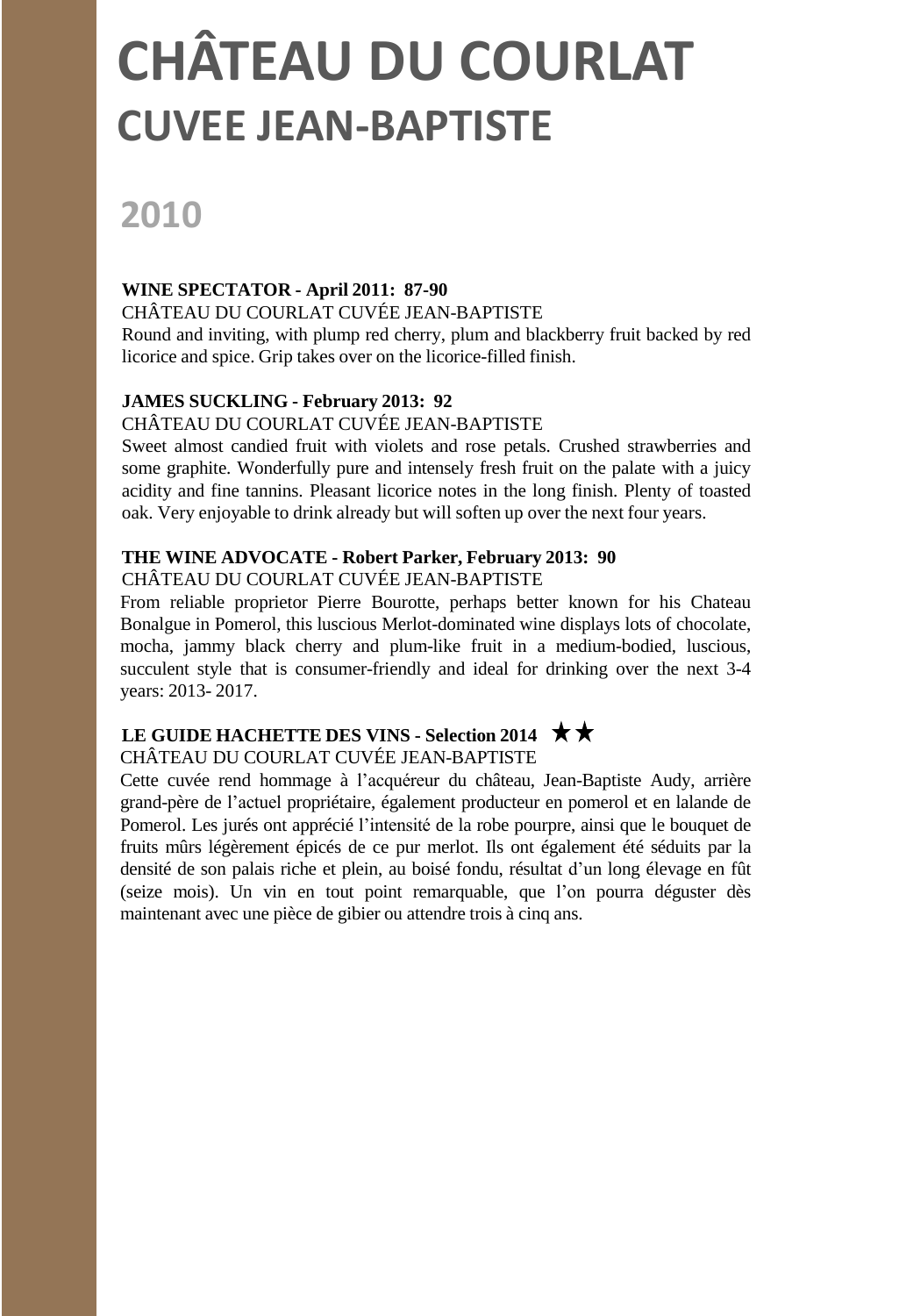# **2009**

#### **WINE SPECTATOR - April 2011: 86-89**

CHÂTEAU DU COURLAT CUVÉE JEAN BAPTISTE Medium-bodied, with chewy tannins and a medium finish. Straightforward. -J.S.

#### **THE WINE ADVOCATE - Robert Parker, February 2012: 87**

CHÂTEAU DU COURLAT CUVÉE JEAN- BAPTISTE

Deliciously fruity, up-front and hedonistic, this consumer- friendly styled wine from one of the satellites of St-Emilion has plenty of black currants, licorice, roasted herbs and sandy/loamy soal notes. It is medium-bodied, opulent and round, and best drunk over the next 4-5 years.

#### **LE GUIDE HACHETTE DES VINS - Selection 2013**

#### CHÂTEAU DU CHÂTEAU DU COURLAT CUVEE JEAN-BAPTISTE

Ce château, situé sur une des meilleures parties de l'appellation Lussac, appartient au group des vignobles Pierre Bourotte, détenteur d'autres crus à Pomerol et Lalande. Sa cuvée Jean-Baptiste, 100% Merlot, n'est pas passée loin du coup de cœur. Pourpre intense, elle délivre au nez de superbes notes fruitées (mûre, cassis, myrtille) relevées d'épices douces. La bouche, à la fois concentrée et fondue, douce et ronde, est encore un peu dépendante d'un boisé qui devrait rapidement se fondre : prévoir une garde de un à cinq ans.

La **cuvée principale 2009** décroche, elle, une étoile.

## **2008**

#### **LE CARNET DU MAITRE - Quebec, Primeurs 2008: 16/20**

#### CHÂTEAU DU COURLAT CUVÉE JEAN BAPTISTE

Pourpre, nez de fruit noir, cassis, mûres, framboisé, cerise noire, bonne acidité, bien extrait, bon fruit mûr, un peu asséchant, longueur moyenne, fini bien.

#### **THE WINE DOCTOR - April 2009: 15-16+/20**

#### CHÂTEAU DU COURLAT CUVÉE JEAN BAPTISTE

Rather muted fruit on the nose, with a creamy-chalky plum character. Gently styled on the palate, with chalky red fruits, albeit somewhat muted like the nose. Nice substance though, and grippy, perhaps slightly woody, with a firm somewhat rustic tannic structure. There are some attractive points here though.